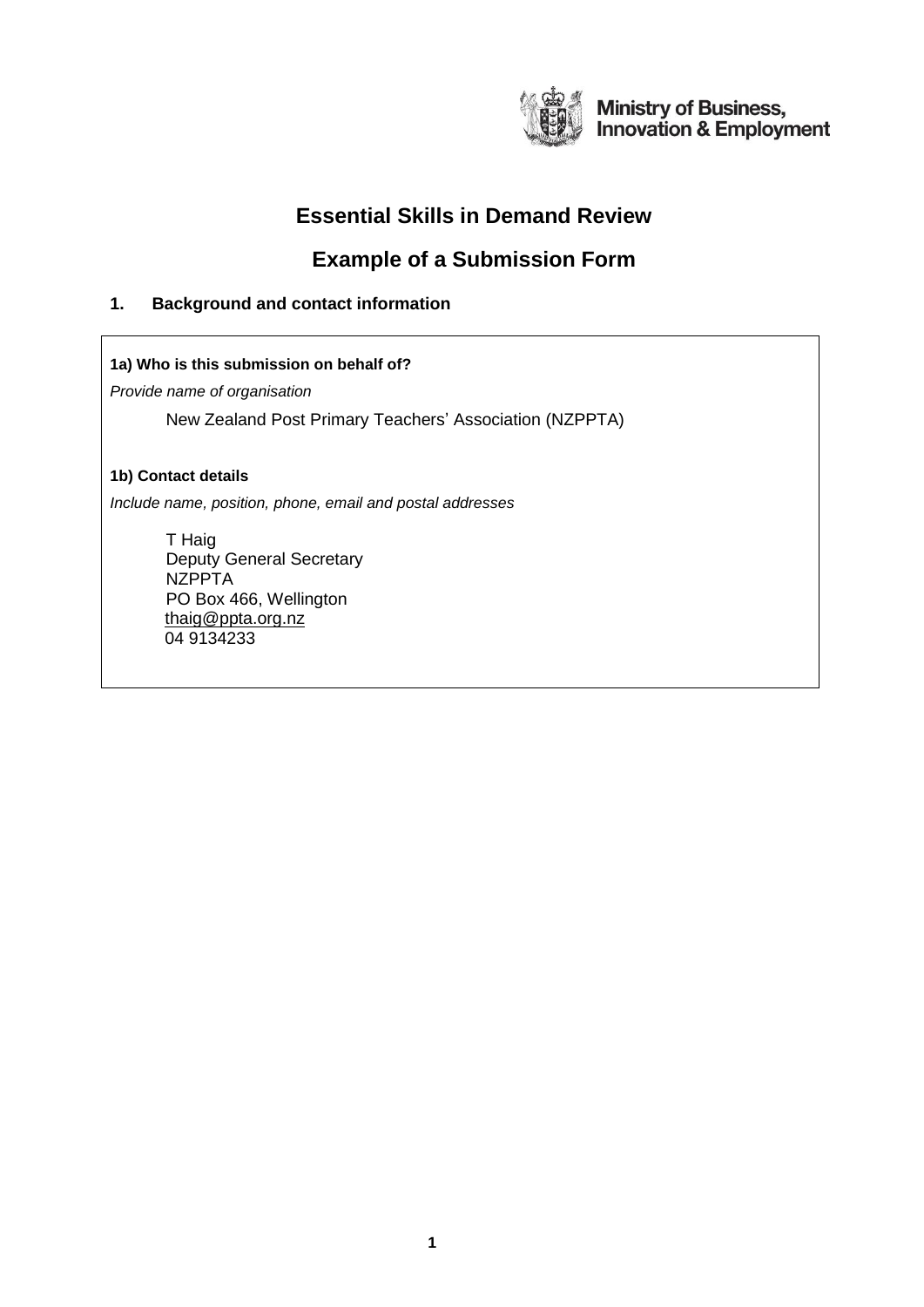# **1c) Disclosure**

Please confirm that you have read and agree to the terms of the disclosure statement below.

### **Disclosure statement:**

- The information contained in this submission, or some of its content, may be provided to others for the purpose of information sharing and /or consultation. If this is the case, personal contact details (individual names, telephone numbers and email addresses) will be treated in confidence.
- The information provided in this form is official information under the Official Information Act 1982 and, accordingly, the Ministry of Business, Innovation and Employment may be required to release this information if a request is made under that Act.
- Occupational statistics collected during the course of the review may be used by the Ministry of Business, Innovation and Employment for other research purposes, but individual employers will not be identified.

 **I have read and agree to the terms of this disclosure statement.**

Name: T Haig

#### **1d) Briefly describe the main activity and characteristics of the organisation making the submission**

*If a firm, please describe main business activity and number of employees; if another organisation, please describe your organisation's purpose, functions and membership size.*

*If you are making this submission as an individual, please briefly indicate your interest in the occupation your submission relates to.*

The NZPPTA is the professional and industrial organisation representing 18,000 secondary teachers and principals in secondary, composite and intermediate state and state integrated schools.

# **2. What occupation does this submission refer to?**

# **Occupation job title and ANZSCO code**

*Please give the job title and 6-digit ANZSCO code (refer to the relevant PIER).*

# **Secondary School Teacher (241411)**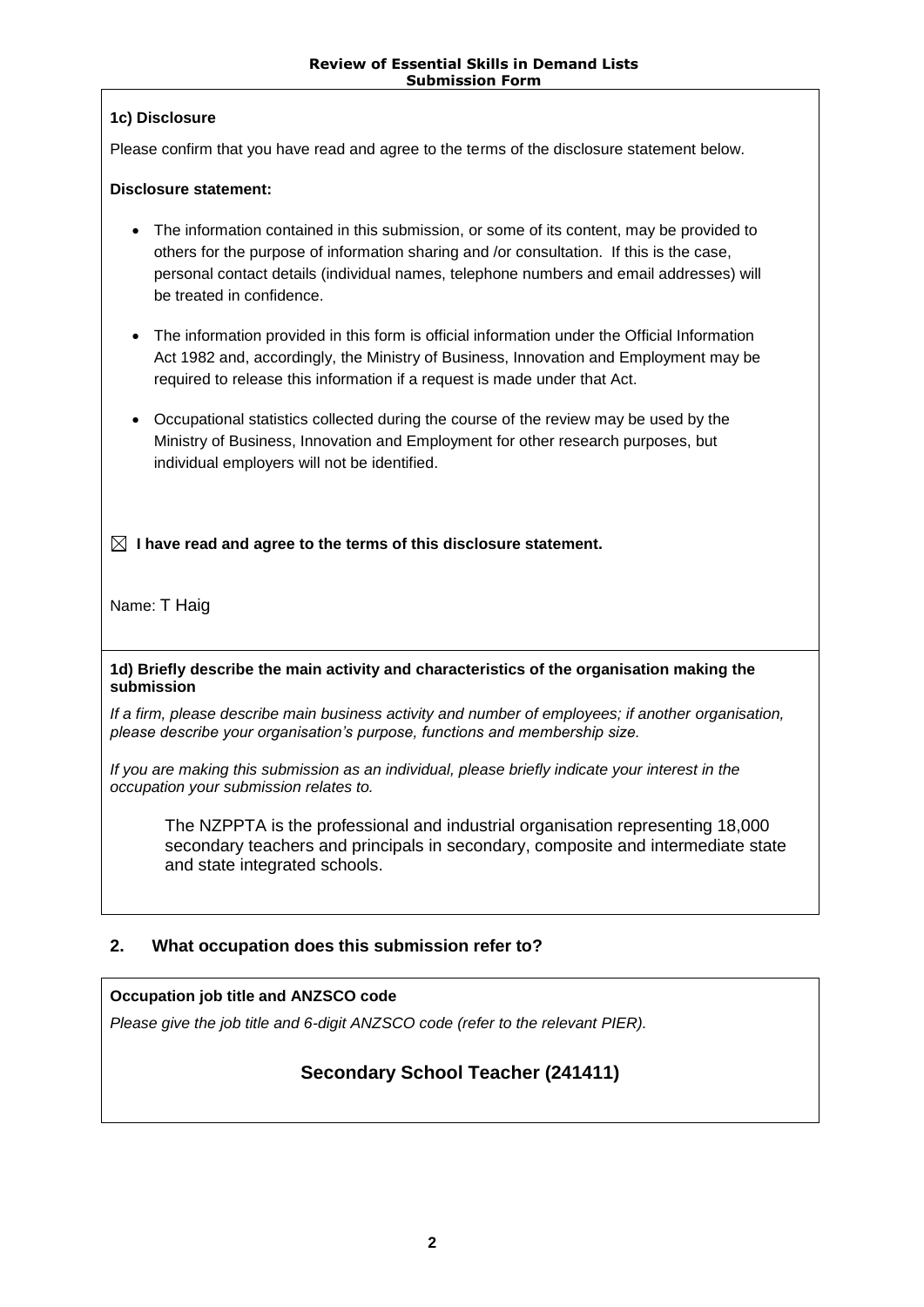#### **Review of Essential Skills in Demand Lists Submission Form 3. What ESID list status do you think this occupation should have?**

| 3a) What ESID list status do you propose this occupation should have?                                                                                                                         |                                                                                                                                                                                                                                         |                                                                    |                             |  |
|-----------------------------------------------------------------------------------------------------------------------------------------------------------------------------------------------|-----------------------------------------------------------------------------------------------------------------------------------------------------------------------------------------------------------------------------------------|--------------------------------------------------------------------|-----------------------------|--|
|                                                                                                                                                                                               | Retain on the ISSL                                                                                                                                                                                                                      |                                                                    | Retain on the LTSSL         |  |
|                                                                                                                                                                                               | Add to the ISSL                                                                                                                                                                                                                         | $\bowtie$                                                          | Add to the LTSSL            |  |
|                                                                                                                                                                                               | Remove from the ISSL                                                                                                                                                                                                                    |                                                                    | Remove from the LTSSL       |  |
|                                                                                                                                                                                               | Transfer from ISSL to LTSSL                                                                                                                                                                                                             |                                                                    | Transfer from LTSSL to ISSL |  |
|                                                                                                                                                                                               |                                                                                                                                                                                                                                         |                                                                    |                             |  |
| 3b) Does your proposal relate to the whole of New Zealand or only some regions? (ISSL only)                                                                                                   |                                                                                                                                                                                                                                         |                                                                    |                             |  |
| Please tick all that apply:                                                                                                                                                                   |                                                                                                                                                                                                                                         |                                                                    |                             |  |
|                                                                                                                                                                                               | Certain regions only:                                                                                                                                                                                                                   |                                                                    |                             |  |
|                                                                                                                                                                                               | Auckland/Upper North Island                                                                                                                                                                                                             |                                                                    |                             |  |
|                                                                                                                                                                                               | Waikato/Bay of Plenty                                                                                                                                                                                                                   |                                                                    |                             |  |
|                                                                                                                                                                                               |                                                                                                                                                                                                                                         | Central North Island (including Taranaki, Manawatu and Hawkes Bay) |                             |  |
|                                                                                                                                                                                               |                                                                                                                                                                                                                                         | Wellington (including Wairarapa)                                   |                             |  |
|                                                                                                                                                                                               |                                                                                                                                                                                                                                         | Canterbury/Upper South Island (including Westland)                 |                             |  |
|                                                                                                                                                                                               | $\Box$<br>Otago/Southland                                                                                                                                                                                                               |                                                                    |                             |  |
| 0R                                                                                                                                                                                            |                                                                                                                                                                                                                                         |                                                                    |                             |  |
| $\boxtimes$                                                                                                                                                                                   | <b>All of New Zealand</b>                                                                                                                                                                                                               |                                                                    |                             |  |
|                                                                                                                                                                                               |                                                                                                                                                                                                                                         |                                                                    |                             |  |
| 3c) Give your reasons for the proposed change to the ESID lists                                                                                                                               |                                                                                                                                                                                                                                         |                                                                    |                             |  |
| Please summarise the major reasons for your proposal.                                                                                                                                         |                                                                                                                                                                                                                                         |                                                                    |                             |  |
| Note: If you have already provided an Occupation Nomination to the Ministry, you may wish to copy<br>the information provided in response to Question 4(b) on the Occupation Nomination form. |                                                                                                                                                                                                                                         |                                                                    |                             |  |
| Secondary and composite schools are unable to fill vacancies or find suitably qualified<br>appointments.                                                                                      |                                                                                                                                                                                                                                         |                                                                    |                             |  |
|                                                                                                                                                                                               | The current shortage of secondary teachers will be compounded over the foreseeable future<br>by declining teacher graduate numbers, increasing numbers of retirements/resignations from<br>full time positions and rising school rolls. |                                                                    |                             |  |

# **4. Information and data relevant to the review**

We would particularly like to receive information that provides more detail in relation to the indicators reported in the PIER. **Please refer to the relevant PIER when completing this section.**

It is important that the information that you provide is as specific and robust as possible. Please provide details about the source of your information, how many employers or individuals it represents, and when the information was obtained.

As a general guide, the Ministry is looking for evidence that has a **reasonable breadth of coverage** across the industry (i.e. represents the views or situation of a reasonable proportion of employers and/or employees and/or trainers or other stakeholders); and is **specific** (i.e. clearly stated facts in relation to the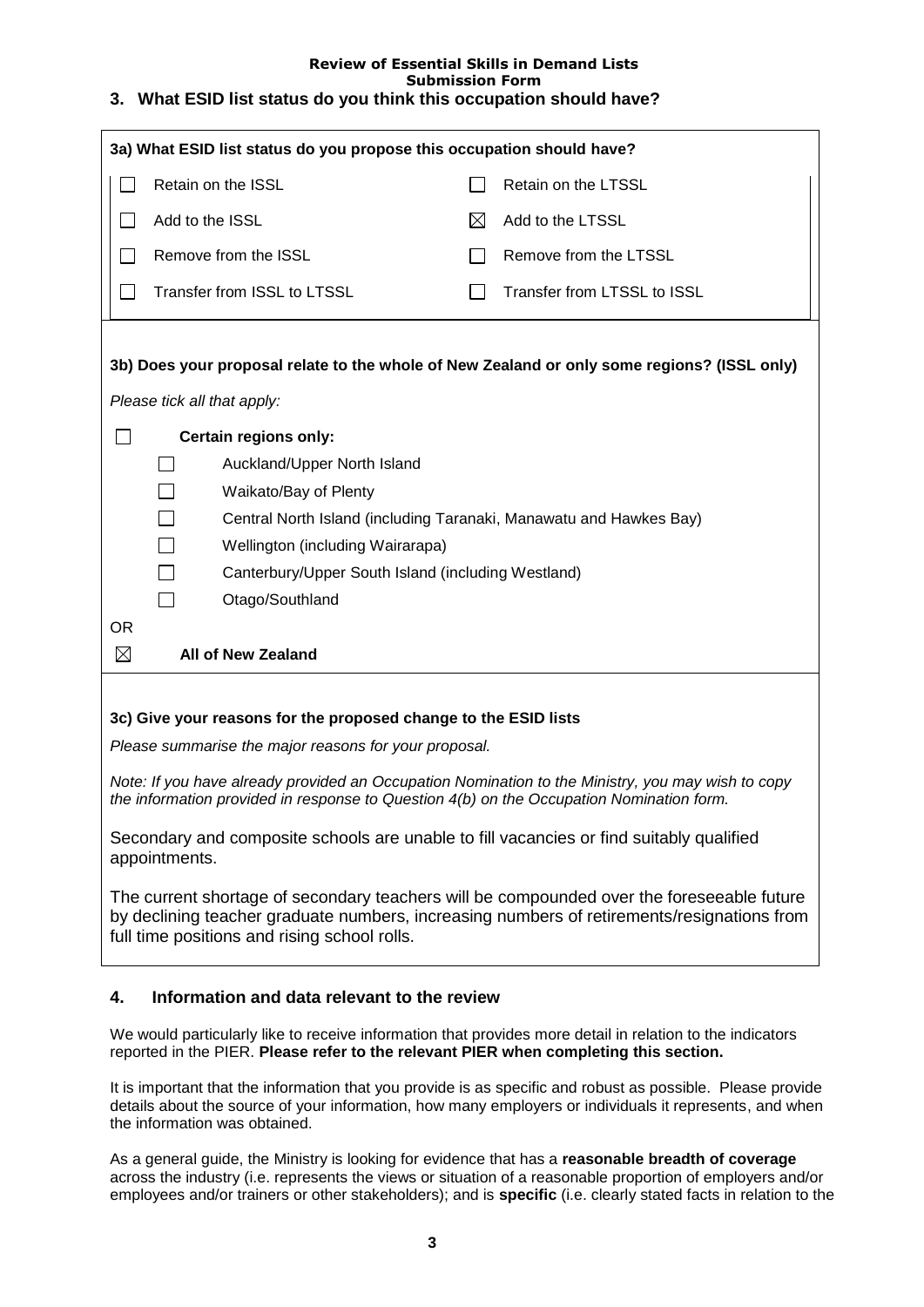occupation). Independent industry surveys prepared by reputable agencies are usually the most compelling evidence.

Evidence should be **able to be substantiated** in some way, for example sourced to a survey, administrative data, or employer/employee feedback.

#### **Information that does not meet these standards may not be sufficient to support your submission**.

Additional material may be attached in a separate document, if necessary.Where you are appending detailed reports or other information please cite these under the relevant headings below.

#### **4a) Skill level**

*Please note any comments that you wish to make on the skill section of the relevant PIER.* 

Overseas applicants should have an initial teacher education qualification recognised by the teaching Council of NZ and a subject specialty equivalent to level 7 on the NZ curriculum framework (degree equivalent) which may be a concurrent or separate qualification.

#### **4b) Scale**

*Please provide any information that may be relevant concerning the 'scale' of the occupation. This could include information on the total number of people employed in this occupation in New Zealand, and the number of work visas your organisation or its members have sought in the last year.* 

*Please note any other comments that you wish to make on the scale section of the relevant PIER.*

There are about 22,000 regular teachers in the secondary teaching force and several thousand day relievers.

#### **4c) Shortage**

*Please refer to the shortage section of the relevant PIER. We are interested in your response to the information provided, as well as any additional information (such as industry surveys and reports) you can provide.*

*Describe and provide any additional evidence you have on the question of shortage.* 

*For example, if you consider that there is an occupational shortage:*

- *evidence of difficulties employers are having recruiting staff (depending on the occupation, difficulty for a single employer is unlikely to be sufficient)*
- *estimated apprentice or graduate trainee numbers and the number of workers leaving or retiring from the industry, and reasons for leaving*
- *forecasts and reports on the growth of the occupation/industry.*

*Alternatively, if you consider that there is not an occupational shortage:*

- *evidence of suitably trained people available (or soon to be available) to work in the occupation*
- *forecasts and reports on the growth of the occupation/industry.*

The Ministry of Education has just released projections for teacher supply and demand over coming years. These projections are conservative, in our view, based on the reasons described below. One of the reasons is that they assumed balance supply and demand in 2017, which we contest. Despite this the projection shows a gap between demand and supply of secondary teachers of over 2200 teacher by 2025, based on current policy settings. This is an average of more than five teachers per secondary school. These projections are available here: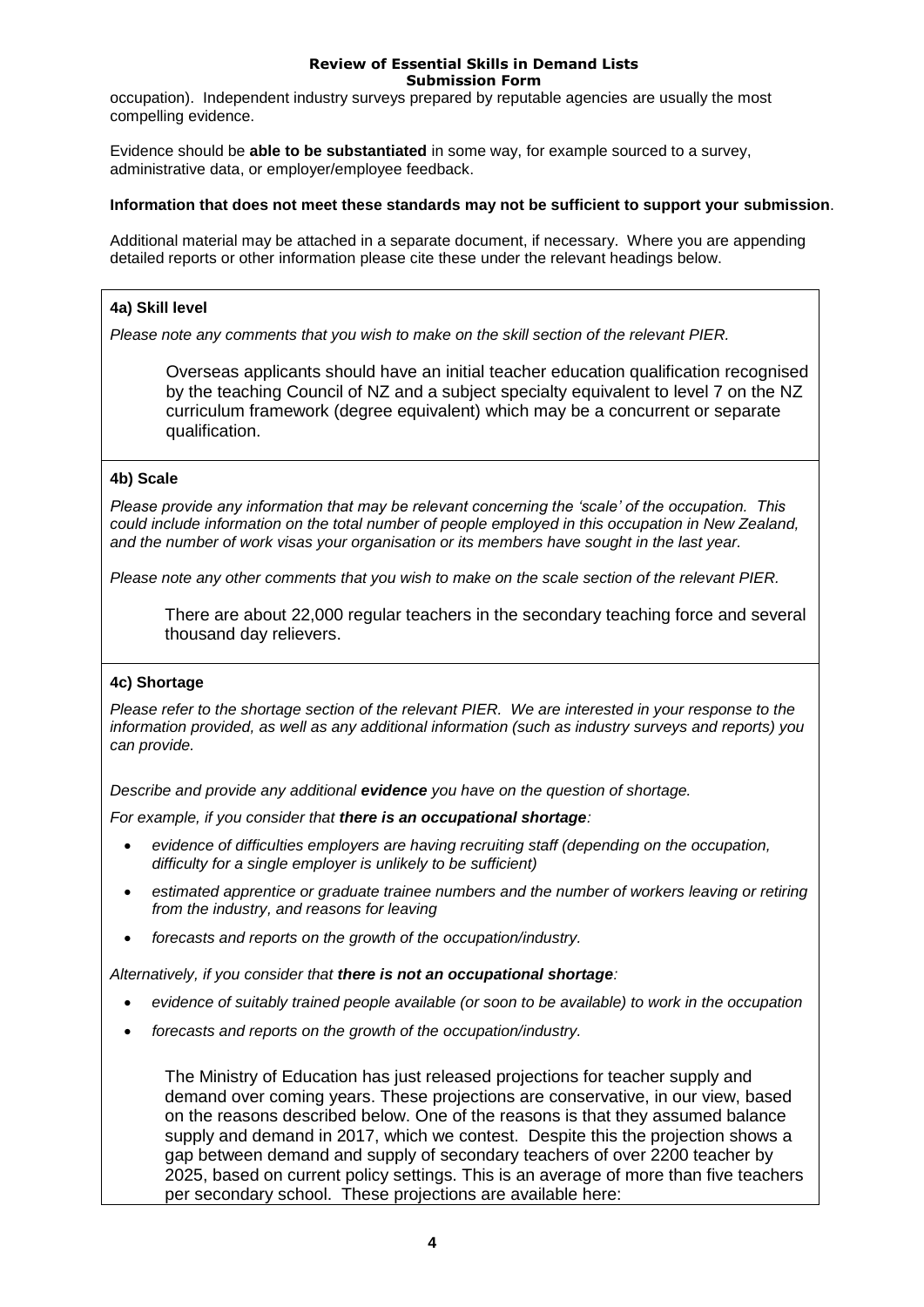[https://www.educationcounts.govt.nz/publications/series/he-whakaaro/a-summary-of](https://www.educationcounts.govt.nz/publications/series/he-whakaaro/a-summary-of-the-teacher-demand-and-supply-planning-tool)[the-teacher-demand-and-supply-planning-tool](https://www.educationcounts.govt.nz/publications/series/he-whakaaro/a-summary-of-the-teacher-demand-and-supply-planning-tool)

PPTA and the secondary principals' organisations have undertaken sector-wide surveys of secondary principals who are reporting:

- positions that have remained unfilled after repeated advertising
- positions that have had to be filled by appointees who lacked the required subject qualifications or who otherwise would not normally have been considered suitable for appointment.

At the end of the 2017 year secondary schools were indicating a shortfall of around 1250 secondary teachers.

[http://www.nzspc.org.nz/nzspc-resources/300-nzspc-spanz-survey-of-principals-on](http://www.nzspc.org.nz/nzspc-resources/300-nzspc-spanz-survey-of-principals-on-secondary-teacher-supply-2017)[secondary-teacher-supply-2017](http://www.nzspc.org.nz/nzspc-resources/300-nzspc-spanz-survey-of-principals-on-secondary-teacher-supply-2017)

While we are still gathering the equivalent data for this year, the indications are that the number of such gaps is higher. These shortages are found across subjects and across the country, though they are more concentrated in some areas and in some subjects than others.

Evidence available to us from our annual survey indicates that the day relief pool has been heavily depleted to fill gaps in full time positions.

<https://www.ppta.org.nz/assets/Uploads/2018-Secondary-Staffing-Survey-report.pdf>

A smaller scale survey of secondary schools indicates that many are currently relying on deferred retirements to avoid greater shortfalls in filled positions.

Nationally available data on ITE graduates shows that the number of new secondary teacher education graduates has dropped by more than a third in recent years and this shows no sign of recovering in the immediate term.

Applications for teaching jobs (as measured in PPTA's annual survey of secondary and composite schools) are at the lowest level since the survey began in 1996. Secondary schools face growing rolls (and therefore increased need for secondary teachers) to 2025.

A joint report by PPTA, the Ministry of Education and the Schools Trustees Association on the secondary teacher supply situation in 2016 can be found here:

[https://education.govt.nz/assets/Uploads/Secondary-Teacher-Supply-Working-](https://education.govt.nz/assets/Uploads/Secondary-Teacher-Supply-Working-Group-Report-9-August-2016.pdf)[Group-Report-9-August-2016.pdf](https://education.govt.nz/assets/Uploads/Secondary-Teacher-Supply-Working-Group-Report-9-August-2016.pdf)

The report (pp5-6) summarises the situation in 2016:

- The workforce is ageing. 45.4% of secondary teachers are over 50 years of age.
- Fewer beginning teachers are entering the profession, and the proportion that start in permanent full time positions has also fallen.
- There is a high rate of attrition among beginning secondary teachers. Just under half leave teaching within the first five years of joining the profession.
- There are not enough new teachers in science, technology and mathematics to meet demand.
- Teacher vacancies are increasing. Following the ten year low during the global financial crisis, job advertisements are rising, and we expect this trend to continue in the short to medium term.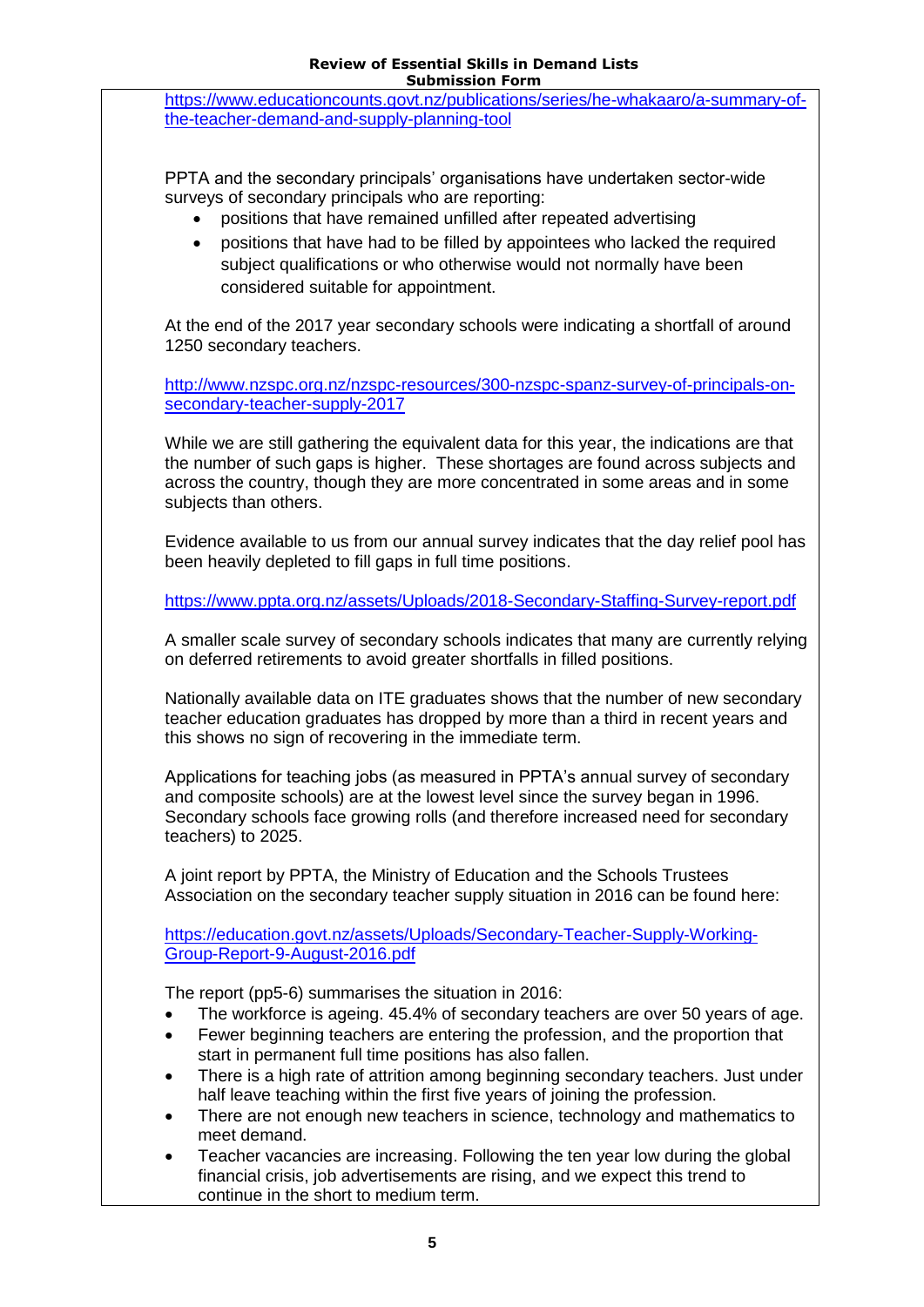- Teacher shortages create pressure across the education pathway and impact on student achievement. Employers report that they are forced to compromise on quality to fill positions.
- Supply and demand issues are nuanced, differ by school and location, and are being experienced across deciles. There is a concentration of issues in Auckland, but also in some regions and rural areas particularly in sciences, technology and maths (STM) subjects and Te Reo Māori.

The supply situation across NZ has deteriorated in the two years since the report was produced.

We note that MBEI's PIERS for secondary teachers says that evidence for demand is weak, but bases this on the Jobs Online index. Secondary teaching jobs are mostly advertised in the Education Gazette and few schools use other forms of advertising.

## **5. Other factors relevant to determining whether a change to the ESID lists is appropriate**

In addition to the evidence of shortage, an important aspect of the review process is to consider whether there are other factors that make it appropriate to add or remove an occupation from the lists. These factors may not be included in the PIER assessment, partly because the range of potential factors is broad, and often robust quantitative measures are not nationally available.

However, those directly involved in an occupation or industry often hold valuable quantitative and qualitative information relevant to the decision-making process. It is therefore important that you provide appropriate information in the following three areas: Labour market conditions, Training and industry initiatives and Wider economic factors.

#### **Please provide specific details and the source of your information (e.g. independent report, survey, study, administrative data, collated feedback).**

# **5a) Labour market conditions**

The Ministry must be satisfied that the industry has a commitment to the provisions of New Zealand employment legislation available to workers. It is important that the hiring of overseas workers is not being used as a strategy to keep wages or terms and conditions of employment to a minimum.

*i. Provide information on wage ranges applicable to this occupation*

Entry salary for a trained and qualified beginning teacher is currently \$51,200. Top of basic scale salary (TBS) for a classroom teacher is \$78,000. Salary relative to other NZ wage and salary has been steadily declining (from a TBS of 1.75 times the median wage in 1998 to 1.47 times the median wage currently). The decline in relative wage has had a marked impact on recruitment and retention.

*ii. Provide brief information on terms and conditions of employment applicable to this occupation (e.g. working hours, employee benefits)*

Workloads are considered to be high in secondary teaching and the work is complex and demanding.

A working party report from NZPPTA, Ministry of Education, Education Council of New Zealand and School Trustees can be found here:

<https://www.ppta.org.nz/dmsdocument/479>

It summarises: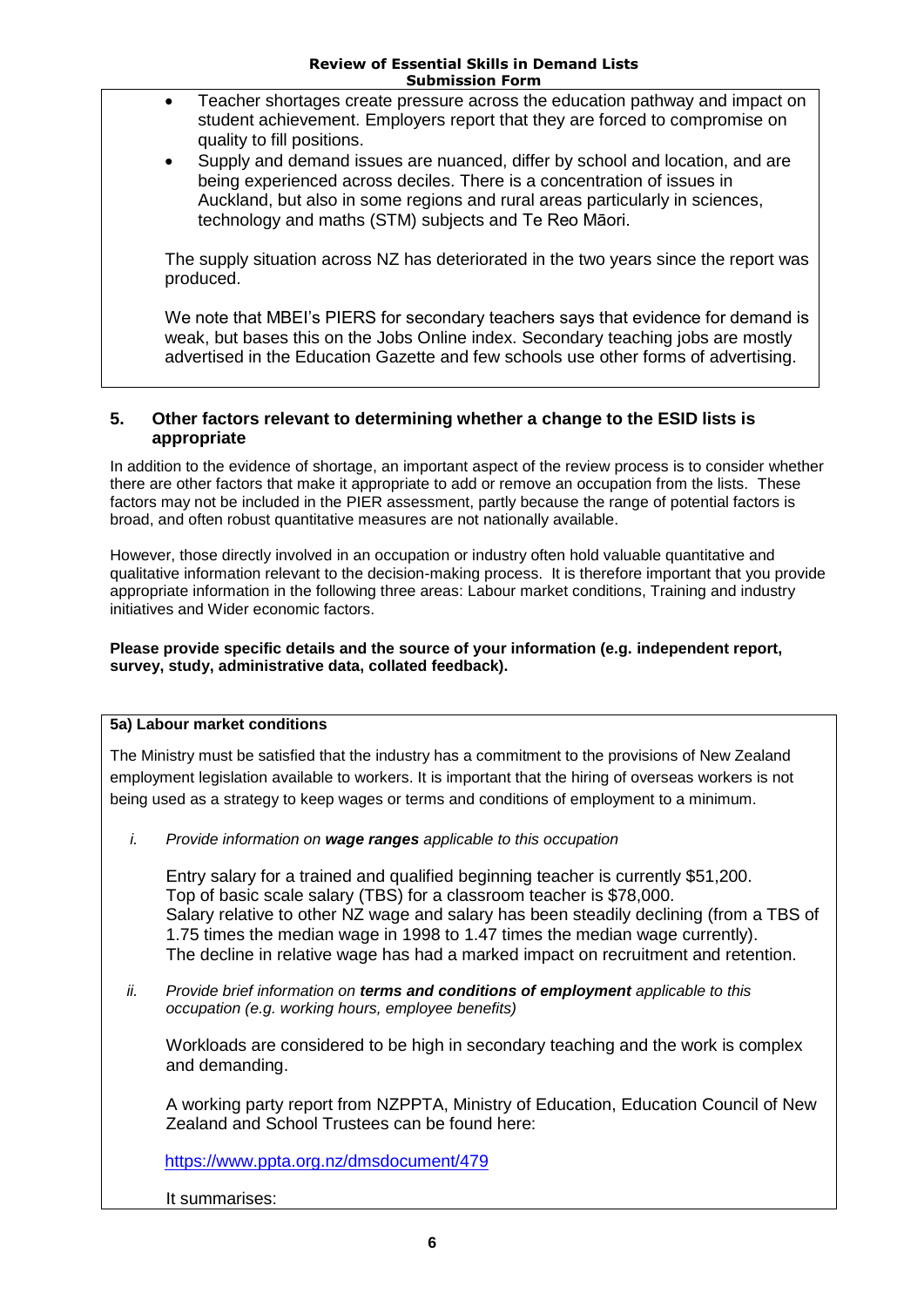# **Review of Essential Skills in Demand Lists**

| <b>Submission Form</b>                                                                                                                                                                                                                                                                |  |  |  |
|---------------------------------------------------------------------------------------------------------------------------------------------------------------------------------------------------------------------------------------------------------------------------------------|--|--|--|
| Many teachers are passionate about their work but for some, the workload burden<br>$\bullet$<br>is becoming unmanageable.<br>Workload can impact on teacher satisfaction, retention and wellbeing with a flow-on                                                                      |  |  |  |
| effect to student learning and wellbeing.<br>If workload is high, teachers are more likely to be dissatisfied with their job,<br>consider leaving the profession and have a poor work-life balance. This issue                                                                        |  |  |  |
| particularly impacts on teachers and middle managers.                                                                                                                                                                                                                                 |  |  |  |
| A PPTA report, based in part on a survey of 1300 teachers and daily activity records of<br>200 teachers can be found here:                                                                                                                                                            |  |  |  |
| https://www.ppta.org.nz/dmsdocument/133                                                                                                                                                                                                                                               |  |  |  |
| Classroom teachers were working an average of 52.4 hours per week in 2015 and<br>middle leaders in schools were working an average of 55.6 hours per week.                                                                                                                            |  |  |  |
| Employee benefits (other than salary and employer contributions to Kiwisaver are<br>largely limited to intrinsic factors (e.g. the satisfaction of working with young adults).                                                                                                        |  |  |  |
| iii.<br>You may also wish to provide information on the following, if relevant:                                                                                                                                                                                                       |  |  |  |
| information on trends in work hours in response to growing shortages<br>$\bullet$                                                                                                                                                                                                     |  |  |  |
| the breadth and scale of shortage, and whether some regions are facing shortages, while<br>$\bullet$<br>others are not (and why this is the case)                                                                                                                                     |  |  |  |
| whether there are barriers such as transport, childcare, or work hours, which employers could<br>$\bullet$<br>address to make working in the occupation more attractive to suitably skilled people?                                                                                   |  |  |  |
| A recent PPTA survey of members indicates that half have had to cover additional<br>classes because of the inability of schools to find day relief teachers.                                                                                                                          |  |  |  |
| The national shortage of secondary teachers is compounded in some urban areas by<br>the high cost of accommodation. This is a significant contributor to the higher levels of<br>shortage in Auckland, but also affects cities such as Wellington and areas like<br>Queenstown Lakes. |  |  |  |
| The key drivers of secondary teacher shortages are low relative wages, high and<br>increasingly complex workloads and the high accommodation costs in major urban<br>areas.                                                                                                           |  |  |  |
| 5b) Training and industry initiatives                                                                                                                                                                                                                                                 |  |  |  |
| The Ministry must be satisfied that the industry has a commitment to fully utilising the domestic labour<br>market before the industry considers employing overseas workers.                                                                                                          |  |  |  |
| Your submission must include information on the following:                                                                                                                                                                                                                            |  |  |  |
| demonstrated industry commitment to training, and                                                                                                                                                                                                                                     |  |  |  |
| industry initiatives to enhance domestic recruitment.<br>٠                                                                                                                                                                                                                            |  |  |  |
| i.<br>What steps are being taken by the industry and employers to address this shortage? In the<br>short-term? In the long-term?                                                                                                                                                      |  |  |  |

*This may include data on trends in firm/industry investments in training, information on trainee numbers and people who are currently nearing completion of qualifications.*

There are a number of initial teacher education providers around the country. Generally post graduate students pay for their own initial teacher education.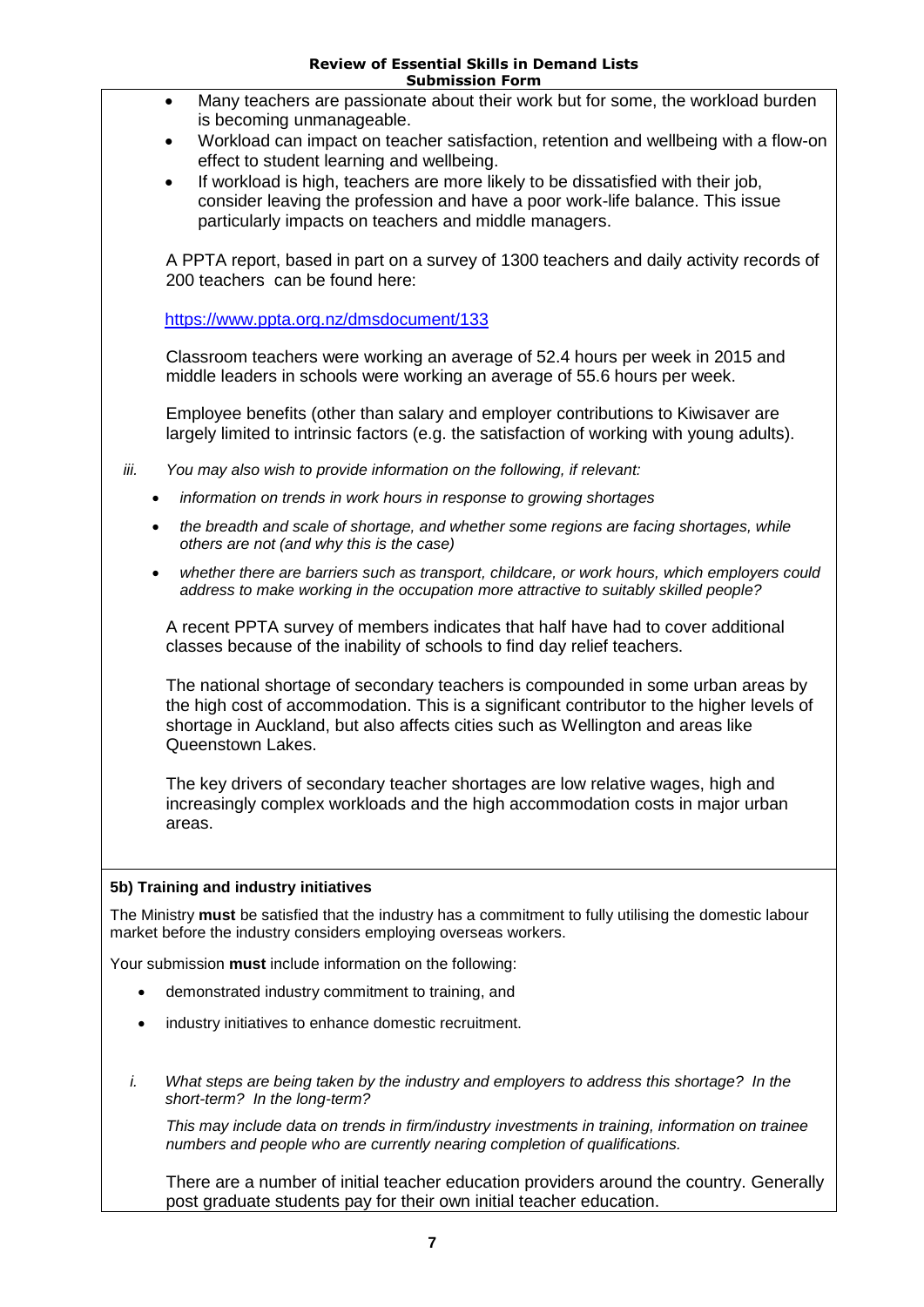The Ministry of Education is running an advertising campaign and offering scholarships for people wishing to train or retrain as teachers and support for overseas teachers wishing to return or migrate to work in NZ. They are funding a fixed number of people for the cost of a short term refresher course for teachers who have never been fully certificated to allow them to return to teaching or relieving.

It has been made easier for schools to employ untrained teachers on limited authorities to teach.

There are some efforts being made to find no-cost/within policy steps that can be taken to reduce teacher workloads. The Ministry of Education has declined to fund workload reductions, accommodation support, guaranteed professional development or controls over excessive work hours.

Some individual schools with access to significant local funding are offering accommodation support to new employees.

*ii. What strategies are in place to recruit New Zealanders? Include examples of training and industry initiatives. From:<https://www.education.govt.nz/news/new-initiatives-to-recruit-teachers/>*

- The introduction of a National Beginner Teacher Project so schools can access up to 230 grants of \$10,000 each, to assist with mentoring and on-the-job training for graduate teachers. This will be targeted where there are shortages of teachers in some subjects and locations.
- Changes to the criteria to enable more schools to access the 3R National Fund making it easier to recruit for staff in shortage subject and isolated areas.
- Further support for teachers required to repeat or re-sit aspects of the Teacher Education Refresh programme - at no further cost. More availability of a finder's fee of up to \$3000 per teacher to help schools offset recruitment costs.
- Increasing the number of Overseas Relocation Grants to match the expanded recruitment drive – for returning Kiwi teachers and overseas-trained teachers. Additional funding for agencies to process more overseas teacher applications.
- Expanding the Teacher Education Refresh (TER) subsidy so it can be accessed by overseas teachers who require it to meet certification requirements with the Teaching Council.
- Work with the Teaching Council to improve PLD support available for overseastrained teachers – including a focus on induction that builds the culturally responsive practices needed to work in New Zealand.
- *iii. Does your industry have an agreed skills plan? (i.e. a plan for upskilling the current workforce and/or potential workforce)?*

No, but the Ministry of Education is working to develop one.

*If yes, describe the expected outcomes of the plan (or attach a copy).*

- *What are the goals of the plan?*
- *What processes are in place to achieve the goals?*
- *What are the timeframes for the goals?*